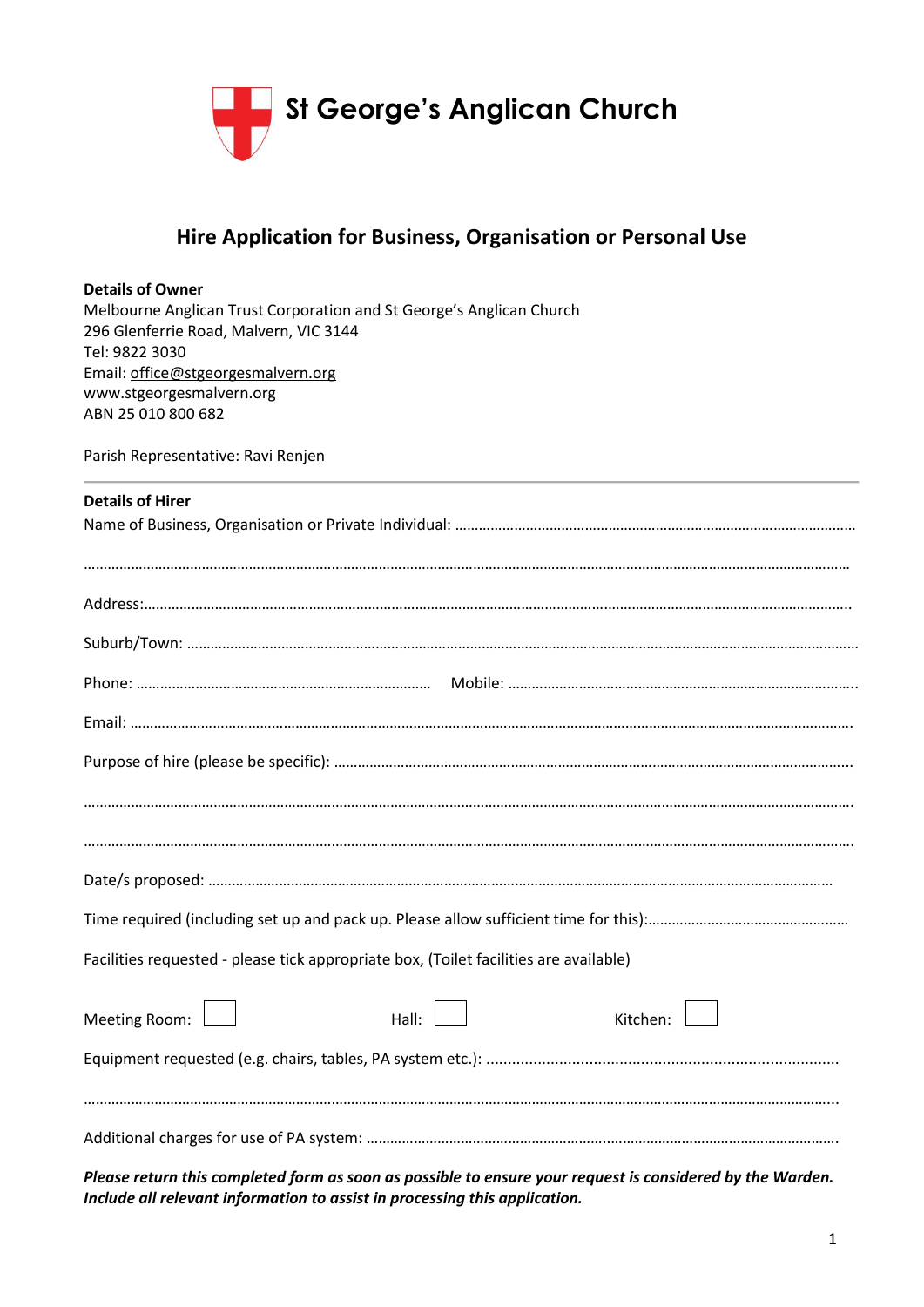**MEMORANDUM OF HIRE OF FACILITY** – Two copies of this contract should be signed by the Hirer and counter-signed by the Church Wardens. One copy will be given to the Hirer and one retained by St George's.

**PUBLIC LIABILITY INSURANCE** – St George's requires proof of Public Liability Insurance from all Hirers. For non-commercial users, this can be provided for a fee through The Anglican Diocese of Melbourne.

THESE RATES ARE SUBJECT TO THE CONDITIONS SET OUT IN THE MEMORANDUM OF HIRE OF FACILITY

THE BOND WILL BE RETURNED AFTER THE CARETAKERS REPORT

PLEASE NOTE: A CLEANER WILL BE REQUIRED FOR ALL HIRES

## **IF THE FACILITY IS NOT VACATED BY THE CONTRACTED TIME, AN ADDITIONAL CHARGE OF MINIMUM TWO (2) HOURS WILL BE INCURRED AND DEDUCTED FROM BOND.**

| <b>HALL</b>                                                                                    | <b>HALF DAY</b><br><b>FULL DAY</b>             | \$200<br>\$350                                                                                                                      |  |
|------------------------------------------------------------------------------------------------|------------------------------------------------|-------------------------------------------------------------------------------------------------------------------------------------|--|
| Minimum of 4 hours for half day hire for the Hall plus \$50 per hour for every additional hour |                                                |                                                                                                                                     |  |
| <b>KITCHEN</b>                                                                                 | <b>HALF DAY</b><br><b>FULL DAY</b>             | \$250<br>\$375                                                                                                                      |  |
| <b>MEETING ROOMS (North, South, Tower)</b>                                                     | PER HOUR<br><b>HALF DAY</b><br><b>FULL DAY</b> | \$50<br>\$175<br>\$300                                                                                                              |  |
| <b>MEETING ROOM (Meditation)</b>                                                               | <b>HALF DAY</b><br><b>FULL DAY</b>             | \$75<br>\$125                                                                                                                       |  |
| <b>TEA/COFFEE MAKING FACILITIES ONLY</b>                                                       |                                                | \$50                                                                                                                                |  |
| ALL RATES INCLUDE GST                                                                          |                                                |                                                                                                                                     |  |
| <b>BOND (Refundable)</b><br><b>MEETING ROOMS</b><br><b>HALL</b>                                |                                                | \$150<br>\$250                                                                                                                      |  |
| <b>INSURANCE - To be provided and</b><br>produced by                                           |                                                | • the Hirer or<br>• for the Individual Hirer \$25 per day<br>plus \$10 administration fee from The<br>Anglican Diocese of Melbourne |  |
| SET UP (IF REQUIRED) / CLEANING                                                                |                                                | \$45 per hour                                                                                                                       |  |
| <b>CARETAKER</b>                                                                               |                                                | \$45 per hour                                                                                                                       |  |
| HIRE OF PROJECTOR OR PA SYSTEM                                                                 |                                                | \$50                                                                                                                                |  |